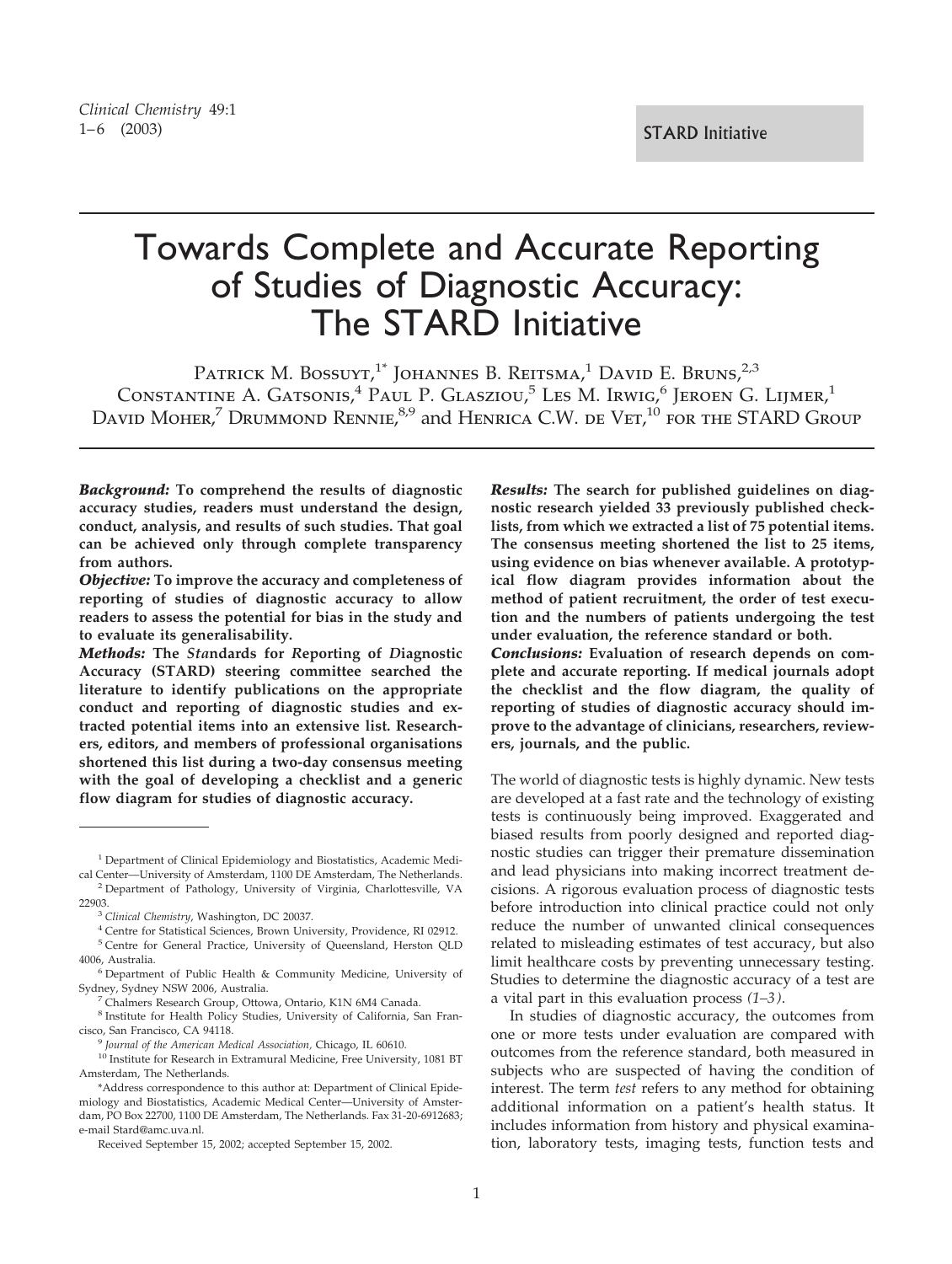histopathology. The condition of interest or target condition can refer to a particular disease or to any other identifiable condition that may prompt clinical actions, such as further diagnostic testing, or the initiation, modification or termination of treatment. In this framework, the *reference standard* is considered to be the best available method for establishing the presence or absence of the condition of interest. The reference standard can be a single method, or a combination of methods, to establish the presence of the target condition. It can include laboratory tests, imaging tests, pathology, but also dedicated clinical follow-up of subjects. The term *accuracy* refers to the amount of agreement between the information from the test under evaluation, referred to as the *index test*, and the reference standard. Diagnostic accuracy can be expressed in many ways, including sensitivity and specificity, likelihood ratios, diagnostic odds ratio, and the area under a receiver operator characteristic (ROC) curve *(4–6)*.

There are several potential threats to the internal and external validity of a study of diagnostic accuracy. A survey of studies of diagnostic accuracy published in four major medical journals between 1978 and 1993 revealed that the methodological quality was mediocre at best *(7)*. However, evaluations were hampered because many reports lacked information on key elements of design, conduct and analysis of diagnostic studies *(7)*. The absence of critical information about the design and conduct of diagnostic studies has been confirmed by authors of metaanalyses *(8*, *9)*. As in any other type of research, flaws in study design can lead to biased results. One report showed that diagnostic studies with specific design features are associated with biased, optimistic, estimates of diagnostic accuracy compared to studies without such deficiencies *(10)*.

At the 1999 Cochrane Colloquium meeting in Rome, the Cochrane Diagnostic and Screening Test Methods Working Group discussed the low methodological quality and substandard reporting of diagnostic test evaluations. The Working Group felt that the first step to correct these problems was to improve the quality of reporting of diagnostic studies. Following the successful CONSORT initiative *(11–13)*, the Working Group aimed at the development of a checklist of items that should be included in the report of a study of diagnostic accuracy.

The objective of the Standards for Reporting of Diagnostic Accuracy (STARD) initiative is to improve the quality of reporting of studies of diagnostic accuracy. Complete and accurate reporting allows the reader to detect the potential for bias in the study (internal validity) and to assess the generalisability and applicability of the results (external validity).

#### Materials and Methods

The STARD steering committee (see appendix for membership and details) started with an extensive search to identify publications on the conduct and reporting of diagnostic studies. This search included the Medline, Embase, BIOSIS and the methodological database from the Cochrane Collaboration up to July 2000. In addition, the steering committee members examined reference lists of retrieved articles, searched personal files, and contacted other experts in the field of diagnostic research. They reviewed all relevant publications and extracted an extended list of potential checklist items.

Subsequently, the STARD steering committee convened a two-day consensus meeting for invited experts from the following interest groups: researchers, editors, methodologists and professional organisations. The aim of the conference was to reduce the extended list of potential items, where appropriate, and to discuss the optimal format and phrasing of the checklist. The selection of items to retain was based on evidence whenever possible.

The meeting format consisted of a mixture of small group sessions and plenary sessions. Each small group focused on a group of related items of the list. The suggestions of the small groups were then discussed in plenary sessions. Overnight a first draft of the STARD checklist was assembled based on the suggestions from the small group and the additional remarks from the plenary sessions. All meeting attendees discussed this version the next day and made additional changes. The members of the STARD group could suggest further changes through a later round of comments by electronic mail.

Potential users field-tested the conference version of the checklist and flow diagram and additional comments were collected. This version was placed on the CONSORT Website with a call for comments. The STARD steering committee discussed all comments and assembled the final checklist.

#### Results

The search for published guidelines for diagnostic research yielded 33 lists. Based on these published guidelines and on input of steering and STARD group members, the steering committee assembled a list of 75 items. During the consensus meeting on September 16 and 17, 2000, participants consolidated and eliminated items to form the 25-item checklist. Conference members made major revisions to the phrasing and format of the checklist.

The STARD group received valuable comments and remarks during the various stages of evaluation after the conference, which resulted in the version of the STARD checklist that appears in Table 1.

The flow diagram provides information about the method of patient recruitment (e.g., based on a consecutive series of patients with specific symptoms, casecontrol), the order of test execution, and the number of patients undergoing the test under evaluation (index test) and the reference test (see Fig. 1). We provide one prototypical flowchart that reflects the most commonly employed design in diagnostic research. Examples that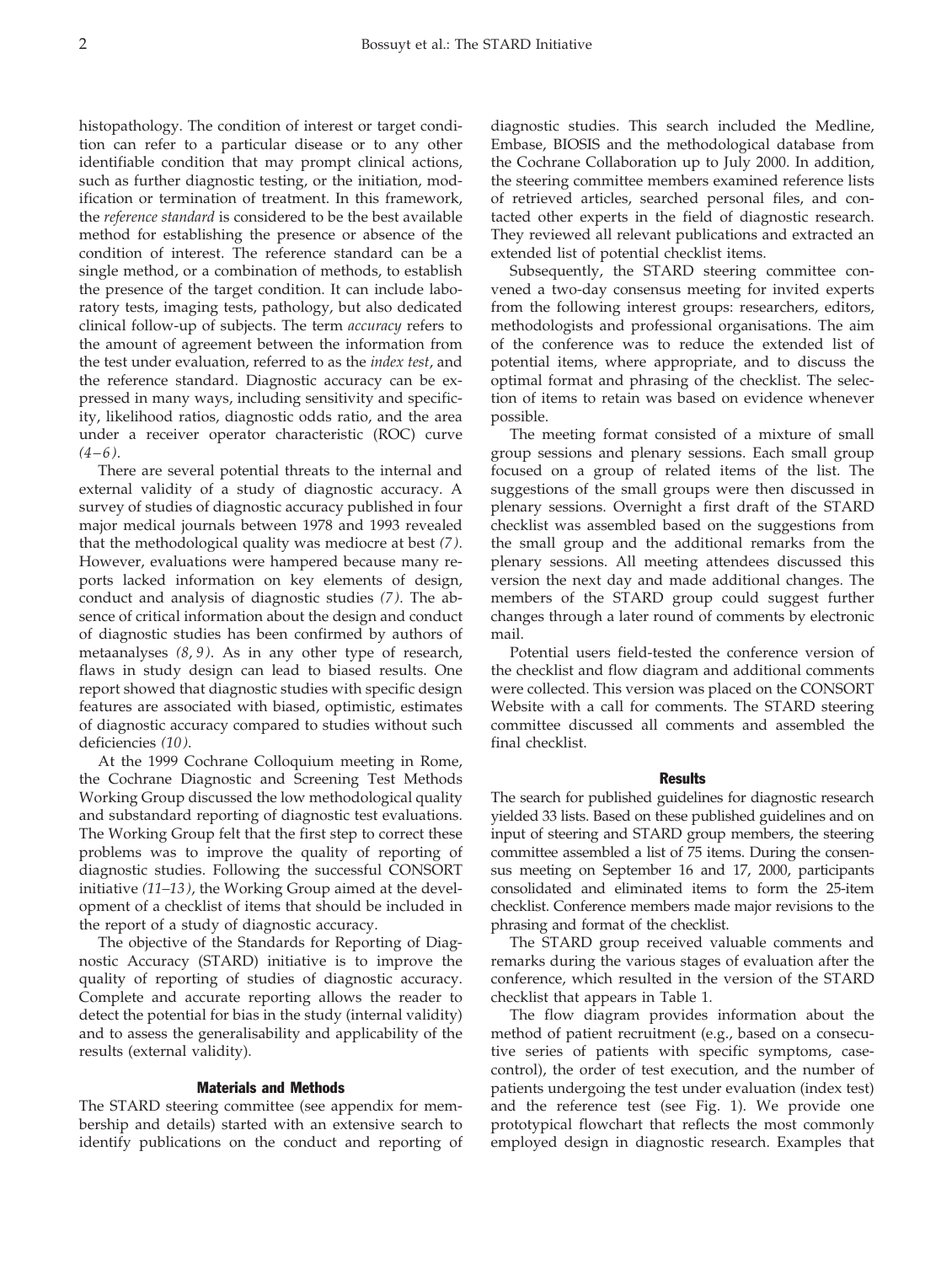| <b>Section and Topic</b>           | Item#          |                                                                                                                                                                                                                                                           | On page # |
|------------------------------------|----------------|-----------------------------------------------------------------------------------------------------------------------------------------------------------------------------------------------------------------------------------------------------------|-----------|
| TITLE/ABSTRACT/<br><b>KEYWORDS</b> | 1              | Identify the article as a study of diagnostic accuracy (recommend MeSH heading<br>'sensitivity and specificity').                                                                                                                                         |           |
| <b>INTRODUCTION</b>                | 2              | State the research questions or study aims, such as estimating diagnostic accuracy or<br>comparing accuracy between tests or across participant groups.                                                                                                   |           |
| <b>METHODS</b>                     |                | Describe                                                                                                                                                                                                                                                  |           |
| Participants                       | 3              | The study population: The inclusion and exclusion criteria, setting and locations where<br>the data were collected.                                                                                                                                       |           |
|                                    | 4              | Participant recruitment: Was recruitment based on presenting symptoms, results from<br>previous tests, or the fact that the participants had received the index tests or the<br>reference standard?                                                       |           |
|                                    | 5              | Participant sampling: Was the study population a consecutive series of participants<br>defined by the selection criteria in items 3 and 4? If not, specify how participants were<br>further selected.                                                     |           |
|                                    | 6              | Data collection: Was data collection planned before the index test and reference<br>standard were performed (prospective study) or after (retrospective study)?                                                                                           |           |
| <b>Test methods</b>                | $\overline{7}$ | The reference standard and its rationale.                                                                                                                                                                                                                 |           |
|                                    | 8              | Technical specifications of material and methods involved including how and when<br>measurements were taken, and/or cite references for index tests and reference standard.                                                                               |           |
|                                    | 9              | Definition of and rationale for the units, cutoffs and/or categories of the results of the<br>index tests and the reference standard.                                                                                                                     |           |
|                                    | 10             | The number, training and expertise of the persons executing and reading the index tests<br>and the reference standard.                                                                                                                                    |           |
|                                    | 11             | Whether or not the readers of the index tests and reference standard were blind<br>(masked) to the results of the other test and describe any other clinical information<br>available to the readers.                                                     |           |
| Statistical methods                | 12             | Methods for calculating or comparing measures of diagnostic accuracy, and the statistical<br>methods used to quantify uncertainty (e.g. 95% confidence intervals).                                                                                        |           |
|                                    | 13             | Methods for calculating test reproducibility, if done.                                                                                                                                                                                                    |           |
| <b>RESULTS</b>                     |                | Report                                                                                                                                                                                                                                                    |           |
| Participants                       | 14             | When study was done, including beginning and ending dates of recruitment.                                                                                                                                                                                 |           |
|                                    | 15             | Clinical and demographic characteristics of the study population (e.g. age, sex, spectrum<br>of presenting symptoms, comorbidity, current treatments, recruitment centers).                                                                               |           |
|                                    | 16             | The number of participants satisfying the criteria for inclusion that did or did not undergo<br>the index tests and/or the reference standard; describe why participants failed to receive<br>either test (a flow diagram is strongly recommended).       |           |
| Test results                       | 17             | Time interval from the index tests to the reference standard, and any treatment<br>administered between.                                                                                                                                                  |           |
|                                    | 18             | Distribution of severity of disease (define criteria) in those with the target condition; other<br>diagnoses in participants without the target condition.                                                                                                |           |
|                                    | 19             | A cross tabulation of the results of the index tests (including indeterminate and missing<br>results) by the results of the reference standard; for continuous results, the distribution of<br>the test results by the results of the reference standard. |           |
|                                    | 20             | Any adverse events from performing the index tests or the reference standard.                                                                                                                                                                             |           |
| Estimates                          | 21             | Estimates of diagnostic accuracy and measures of statistical uncertainty (e.g. 95%<br>confidence intervals).                                                                                                                                              |           |
|                                    | 22             | How indeterminate results, missing responses and outliers of the index tests were<br>handled.                                                                                                                                                             |           |
|                                    | 23             | Estimates of variability of diagnostic accuracy between subgroups of participants,<br>readers or centers, if done.                                                                                                                                        |           |
|                                    | 24             | Estimates of test reproducibility, if done.                                                                                                                                                                                                               |           |
| <b>DISCUSSION</b>                  | 25             | Discuss the clinical applicability of the study findings.                                                                                                                                                                                                 |           |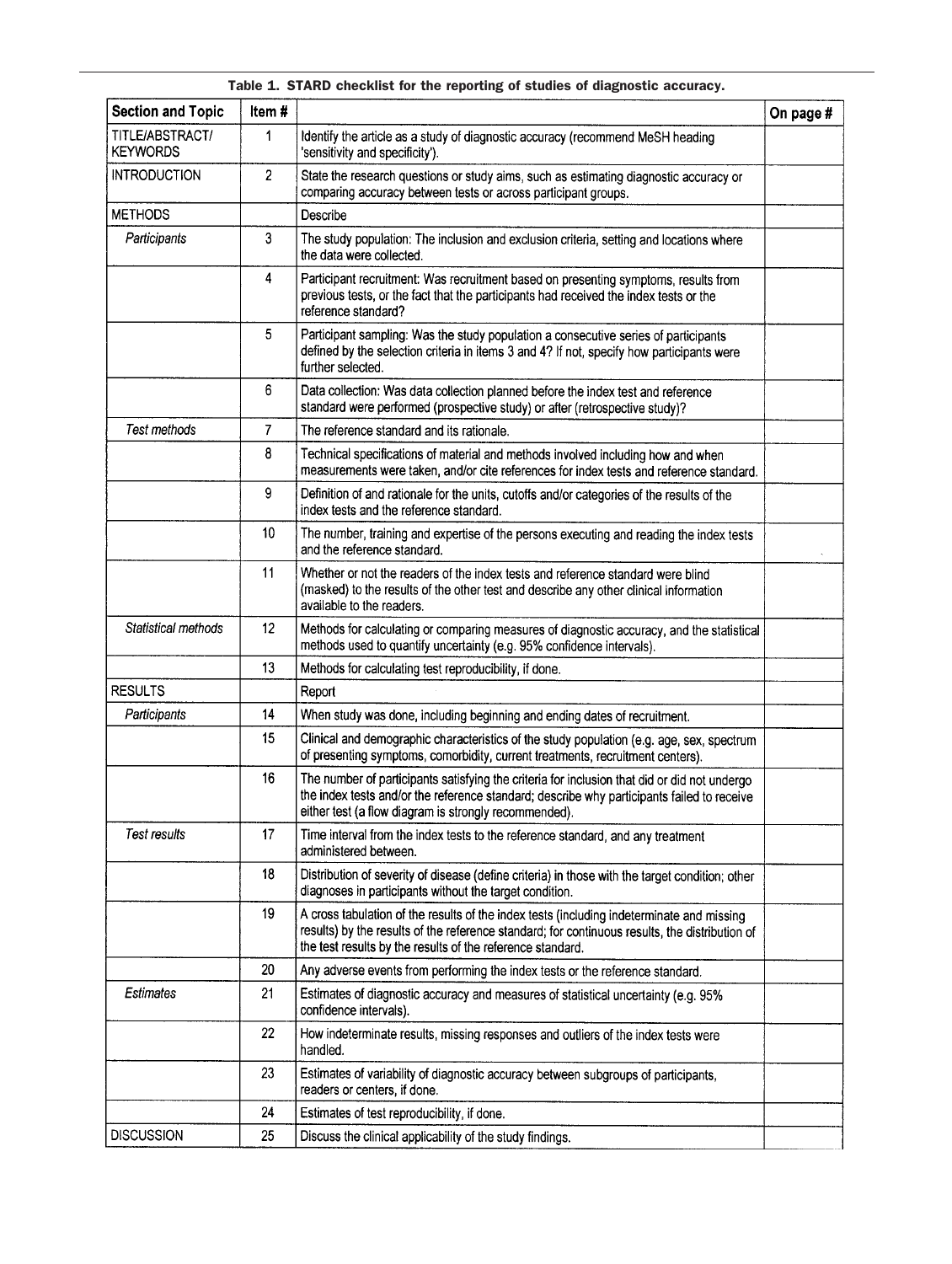

Fig. 1. Prototypical flow diagram of a diagnostic accuracy study.

reflect other designs are on the STARD Web site (see www.consort-statement.org.htm)

#### **Discussion**

The purpose of the STARD initiative is to improve the quality of the reporting of diagnostic studies. The items in the checklist and the flowchart can help authors in describing essential elements of the design and conduct of the study, the execution of tests, and the results.

We arranged the items under the usual headings of a medical research article but this is not intended to dictate the order in which they have to appear within an article.

The guiding principle in the development of the STARD checklist was to select items that would help readers to judge the potential for bias in the study and to appraise the applicability of the findings. Two other general considerations shaped the content and format of the checklist. First, the STARD group believes that one general checklist for studies of diagnostic accuracy, rather than different checklists for each field, is likely to be more widely disseminated and perhaps accepted by authors, peer reviewers, and journal editors. Although the evaluation of imaging tests differs from that of tests in the laboratory, we felt that these differences were more of degree than of kind. The second consideration was the development of a checklist specifically aimed at studies of diagnostic accuracy. We did not include general issues in the reporting of research findings, like the recommenda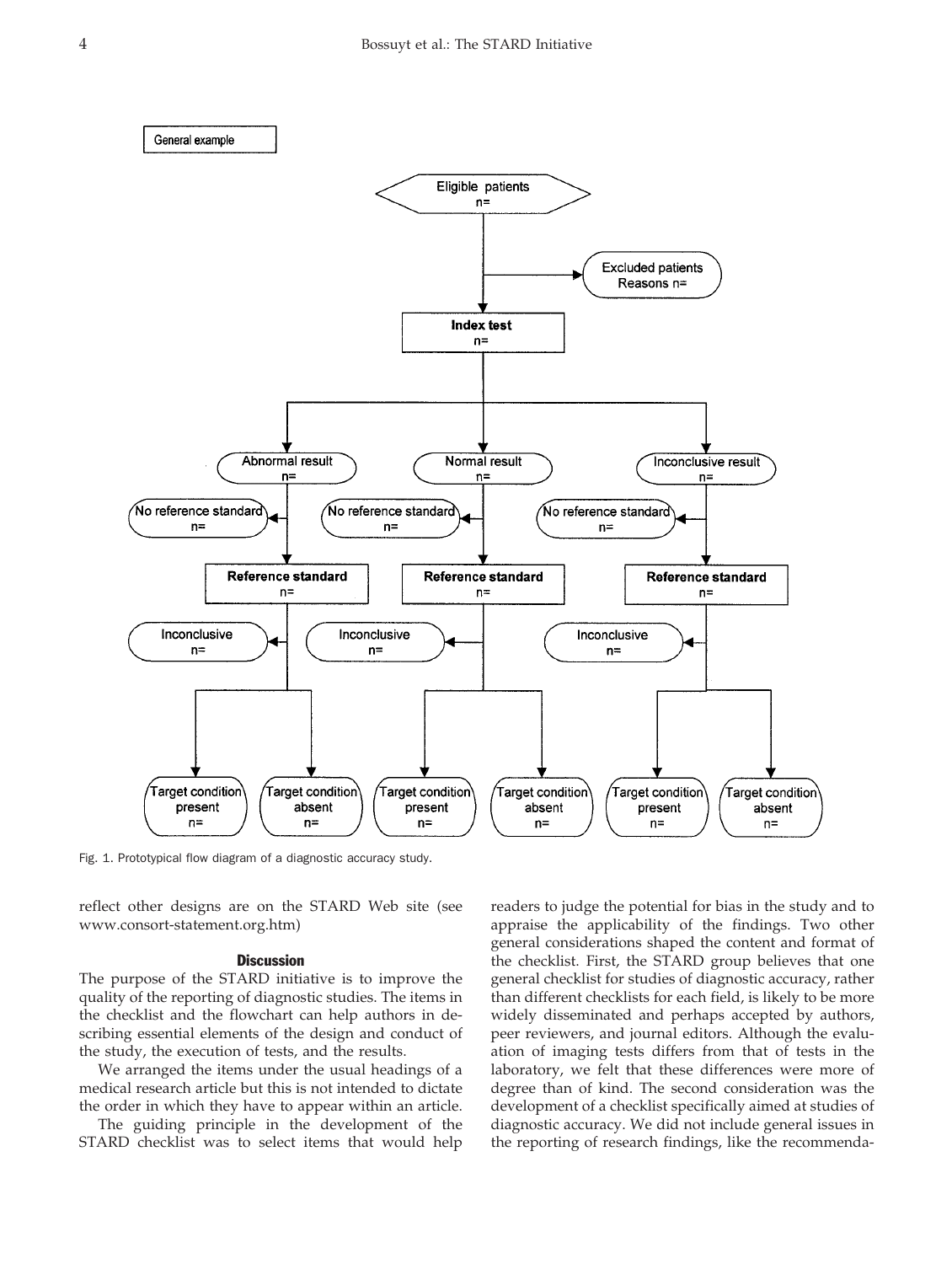tions contained in the Uniform Requirements for Manuscripts submitted to Biomedical Journals *(14)*.

Wherever possible, the STARD group based the decision to include an item on evidence linking the item to biased estimates (internal validity) or to variation in measures of diagnostic accuracy (external validity). The evidence varied from narrative articles explaining theoretical principles and papers presenting results from statistical modelling to empirical evidence derived from diagnostic studies. For several items, the evidence is rather limited.

A separate background document explains the meaning and rationale of each item and briefly summarises the type and amount of evidence *(15)*. This background document should enhance the use, understanding and dissemination of the STARD checklist.

The STARD group put considerable effort into the development of a flow diagram for diagnostic studies. A flow diagram has the potential to communicate vital information about the design of a study and the flow of participants in a transparent manner *(16)*. A comparable flow diagram has become an essential element in the CONSORT standards for reporting of randomized trials. The flow diagram could be even more essential in diagnostic studies, given the variety of designs employed in diagnostic research. Flow diagrams in the reports of diagnostic accuracy studies indicate the process of sampling and selecting participants (external validity), the flow of participants in relation to the timing and outcomes of tests, the number of subjects who fail to receive either the index test and/or the reference standard [potential for verification bias; Refs. *(17–19)*], and the number of patients at each stage of the study, thus providing the correct denominator for proportions (internal consistency).

The STARD group plans to measure the impact of the statement on the quality of published reports on diagnostic accuracy using a before-and-after evaluation *(13)*. Updates of STARD will be provided when new evidence on sources of bias or variability becomes available. We welcome any comments, whether on content or form, to improve the current version.

Financial support to convene the STARD group was provided in part by the Dutch Health Care Insurance Board, the International Federation of Clinical Chemistry, the Medical Research Council's Health Services Research Collaboration, and the Academic Medical Center in Amsterdam. This initiative to improve the reporting of studies of diagnostic accuracy was supported by a large number of people around the globe who commented on earlier versions.

## Members of the STARD steering committee

# **Patrick Bossuyt**

Academic Medical Center, Dept. of Clinical Epidemiology, Amsterdam, The Netherlands

# **Constantine Gatsonis**

Brown University, Centre for Statistical Sciences Providence, United States of America

#### **Les Irwig**

University of Sydney, Dept. of Public Health & Community Medicine, Sydney, Australia

# **David Moher**

Chalmers Research Group, Ottowa, Ontario, Canada **Riekie de Vet**

Free University, Institute for Research in Extramural Medicine, Amsterdam, The Netherlands

# **David Bruns**

Clinical Chemistry, Charlottesville, United States of America

# **Paul Glasziou**

Mayne Medical School, Dept. of Social & Preventive Medicine, Herston, Australia

**Jeroen Lijmer**

Academic Medical Center, Dept. of Clinical Epidemiology, Amsterdam, The Netherlands

# **Drummond Rennie**

Journal of the American Medical Association, Chicago, United States of America

# Members of the STARD group

Doug Altman, Institute of Health Sciences, Centre for Statistics in Medicine (Oxford, United Kingdom); Stuart Barton, *British Medical Journal*, BMA House (London, United Kingdom); Colin Begg, Memorial Sloan-Kettering Cancer Center, Department Epidemiology & Biostatistics (New York, NY); William Black, Dartmouth Hitchcock Medical Center, Department of Radiology (Lebanon, NH); Harry Büller, Academic Medical Center, Department of Vascular Medicine (Amsterdam, The Netherlands); Gregory Campbell, US FDA, Center for Devices and Radiological Health (Rockville, MD); Frank Davidoff, *Annals of Internal Medicine* (Philadelphia, PA); Jon Deeks, Institute of Health Sciences, Centre for Statistics in Medicine (Old Road, United Kingdom); Paul Dieppe, Department Social Medicine, University of Bristol (Bristol, United Kingdom); Kenneth Fleming, John Radcliffe Hospital, (Oxford, United Kingdom); Rijk van Ginkel, Academic Medical Center, Department of Clinical Epidemiology (Amsterdam, The Netherlands); Afina Glas, Academic Medical Center, Department of Clinical Epidemiology (Amsterdam, The Netherlands); Gordon Guyatt, McMaster University, Clinical Epidemiology and Biostatistics (Hamilton, Canada); James Hanley, McGill University, Department Epidemiology & Biostatistics (Montreal, Canada); Richard Horton, *The Lancet*, (London, United Kingdom); Myriam Hunink, Erasmus Medical Center, Department of Epidemiology & Biostatistics (Rotterdam, The Netherlands); Jos Kleijnen, NHS Centre for Reviews and Dissemination (York, United Kingdom); Andre Knottnerus, Maastricht University, Netherlands School of Primary Care Research (Maastricht, The Netherlands); Erik Magid, Amager Hospital, Department of Clinical Bio